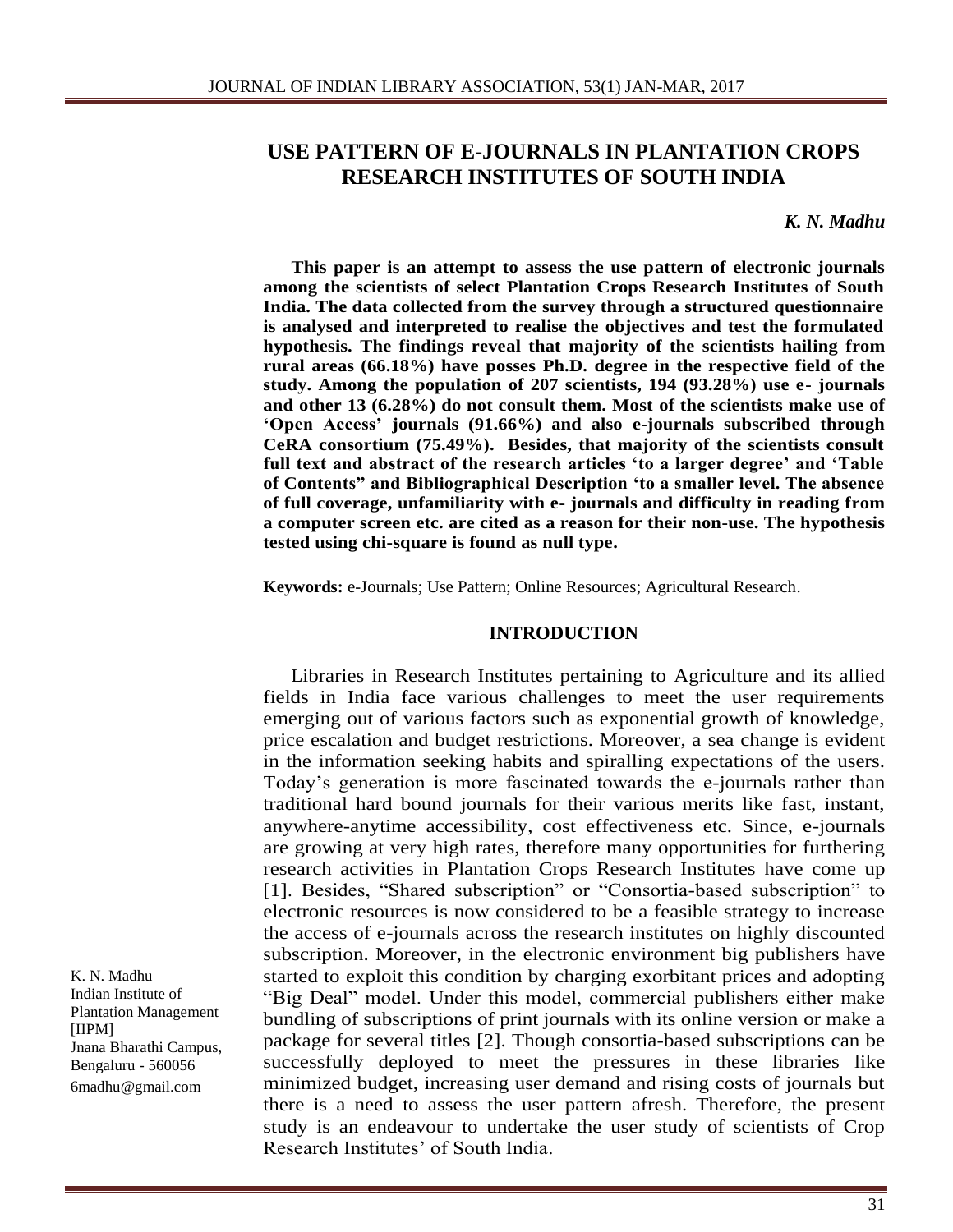### **REVIEW OF RELATED LITERATURE**

The literature in a particular area play vital role in research activities and makes first step in the pursuit. Hence, review of related literature need to be conducted in a systematic manner to achieve optimum results. The present study confines itself to only a few works which were undertaken in India and abroad during the last five years.

**Khaiser & Dhruva Kumar** [3] report that large number of research scholars of the University of Mysore of four departments (Environmental science, Sericulture science, Zoology, and Genetics) are aware about '4-7' Open Access (OA) Journals representing 48% in their respective field, followed by those who are aware about more than 10 OA Journals in their respective fields representing 18.2%. Nearly 9 scholars (13.6 %) are aware about 1-3 OA Journals and 7 (10.6 %) are not aware of about OA Journals. On the other side, findings of a study by **Mei-Ling Wang** [4] revealed that 95.8% of users in Taiwan and Mainland China opine importance of e-journals wherein 443 scholars consider them 'very important' and 192 scholars identify them 'important'. Thus these are termed 'important' by social scientists on both sides of the strait. However, **[Nisha](http://www.emeraldinsight.com/author/Nisha%2C+Faizul) & [Ali](http://www.emeraldinsight.com/author/Ali%2C+Naushad)** [5] while examining the use of e‐journals by the users of IIT Delhi and Delhi University, found that most of the users were aware of e‐journals but not using them either for building and updating their knowledge or for collecting relevant material for the study and research purpose. The main aim of consulting these journals was retrieving information regarding research, publishing research papers and manuscripts, assignments, presentations, seminars, and largely to update their own knowledge. **Singh** [6] analysed the downloaded log of full text from one of the major publishers of Scientific and Technical (S&T) journals website of a "Technology Institute of India'. He identified the top 10 most used journals during five years which reveals that the number of top titles for 25% downloads is less than 1% for the said period and titles for next 25% download fall in the range of 2-3% . The other 25% downloads fall in the range of 5-6% and about 50% of the titles are never used. The percentage of titles shown above has remained constant throughout with minor variations. Findings of the study conducted by **Rajeev & Jat** [7] show that 33 free full text online journals with abstracts of online

journals are accessed through DOAJ based on subject headings, languages, country, keywords and their accessibility in Health Sciences-Nursing. **[Leduc](http://www.emeraldinsight.com/author/Leduc%2C+Claire) [& Schöpfel](http://www.emeraldinsight.com/author/Sch%C3%B6pfel%2C+Joachim)** [8] reported that with regard to online collections, the usage appears to be relatively intensive, especially when compared to usage statistics from universities in the same fields. This reflects an emerging research activity in business schools and a projected and required international orientation. **[Kumar](javascript:doLateralSearch() & [Reddy](javascript:doLateralSearch()** [9] reported that a high percentage of research scholars (43.92%) use both print and e-journals and majority of the research scholars (73.03%) use e-journals for their M. Phil/Ph.D research work and most of them use UGC-INFONET e-journals. A good number of research scholars use the database of JCCC frequently. The research scholars use 'Directory of Open Access Journals' (29.3%), PubMed Central (22.07%) and Indian Journals (22.27%). A study by **[Patel](javascript:doLateralSearch()** [10] found that the Sardar Vallabhbhai Patel Institute of Technology, Vasad, Gujarat (SVIT-Vasad), faculty still uses contents and make journal browsing to support current awareness and meet other information seeking needs. The users rely heavily on library- subscribed databases and still pay attention to the journal names while selecting articles. The differences in behaviour across academic ranks and engineering sub disciplines are apparent. The Associate Professors make searching through browsing comparatively less and feel less comfortable in it as compared to Assistant Professors or Professors.

A study by **[Qasim](http://www.emeraldinsight.com/author/Qasim%2C+Jamal) & [Khan](http://www.emeraldinsight.com/author/Khan%2C+Abdul+Mannan)** [11] revealed that the scientists are more attracted toward ejournals especially those provided by CSIR-NISCAIR Consortia, NKRC than those available via direct subscription and almost all the scientists are consulting e-journals from their campus cabin for research purposes and to update their knowledge. The infrastructure in using e-journals are adequate without any technological problem especially for hardware and software support with high bandwidth Internet speed exists as CSIR-IGIB provides largest computing facility in Asia outside Japan (ranked 158<sup>th</sup> among the World's Top 500 Super among the World's Top 500 Super Computers). It is also identified that there is dire need for training in using e-resources and retrieving pinpointed information from the databases. A study by **Ling** *et al.* [4] find out that each social scientist in Taiwan and Mainland China use an average 307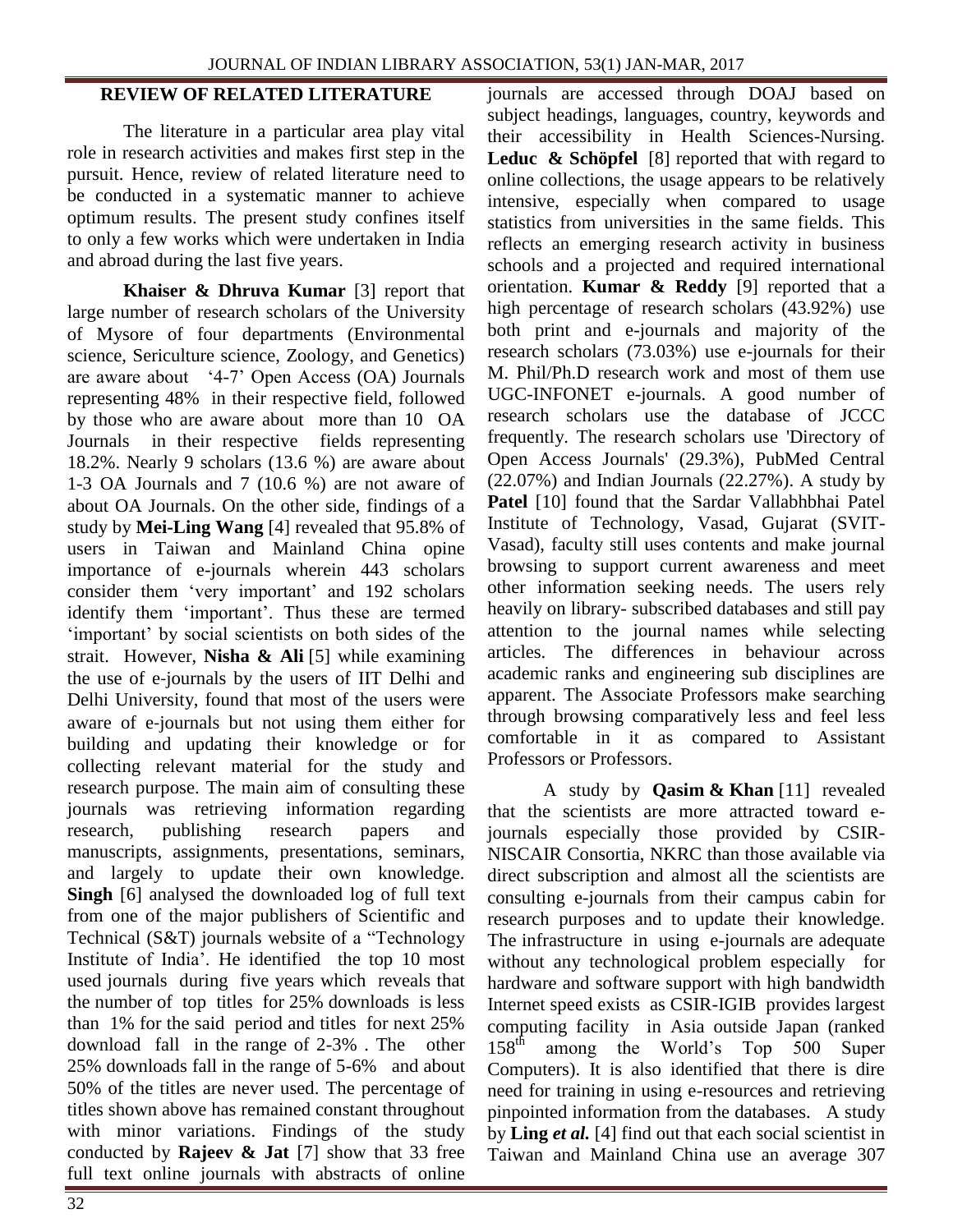e-journal articles and spent about 380 hours annually and use e-journals mainly for research purposes, writing of papers. Four types of e-journal study behaviour for social scientists reported from Taiwan and Mainland China are: screen browsing; screen based-reading, print reading and screen-based collocating. While **[Vasishta](http://www.emeraldinsight.com/author/Vasishta%2C+Seema)** [12] reported that technical university libraries are trying to set up useful websites but the library websites of most of the institutes seem to be at primitive stage. Majority of libraries' websites have very simple and basic features. Overall, they fall short of their potential to act as a platform for proper dissemination of electronic journals. On the other hand, **Malapela & Jager** [13] maintain that in University of Zimbabwe, that the faculty's research needs as expressed in the *core journal titles list* are met by the library's collections. It shows that the overall average electronic access to agricultural journals required by the Faculty of Agriculture is 85.5% when 14.5% of the journals (for which researchers have expressed need) are not available on any of the database platforms of the library. The negotiated access schemes (or donated journal schemes) which include AGORA, ARDI, HINARI, and OARE provide 63%, 47%, 51% and 53.5% access points respectively and without them, the electronic availability rate for the University of Zimbabwe falls from an average of 85.5% to 39.5%. This clearly shows the contribution of these schemes for improving the availability rate of electronic journals at the University. **[Nisha](http://www.emeraldinsight.com/author/Nisha%2C+Faizul) & [Ali](http://www.emeraldinsight.com/author/Ali%2C+Naushad)** [5] identified several inherent problems especially with the use of e-journals e.g. slow downloading as revealed by maximum IIT Delhi and Delhi University users. While accessing e-journals, mechanical deficits like non‐availability of a particular issue, lack of training and limited access to terminals was noticed.

# **OBJECTIVES**

The major objectives of the present study are to understand the:

- Awareness level and use of e- Journals.
- Pattern of accessing e- journals and segments of information accessed.
- To suggest measures to overcome the problems.

# **HYPOTHESIS**

The hypothesis formulated is: "There is no association between demographic variables and various forms of information used in ejournals".

### **SCOPE**

The present study is limited to scientists of following seven 'Plantation Crops Research Institutes' located in South India.

- Central Plantation Crops Research Institute (CPCRI) Kasaragod, Kerala.
- Rubber Research Institute (RRI), Kottayam, Kerala.
- Indian Institute of Spices Research (IISR), Kozhikode, Kerala.
- Directorate of Cashew Research (DCR), Puttur, Karnataka.
- Central Coffee Research Institute (CCRI) Chikmagalur, Karnataka.
- Indian institute of Oil Palm Research (IIOPR) Pedavegi, Andhra Pradesh.
- Tea Research Foundation (TRF) Valparai, Tamil Nadu.

### **METHODOLOGY**

In order to fulfil the objectives of the study, a structured schedule covering relevant aspects was designed and later circulated to all the (275) scientists of seven Plantation Crops Research Institutes in South India from January to March 2016. The investigator received 207 dully filled in schedules from the scientists constituting 75% of the total population. The data collected was organised and tabulated using simple statistical methods and presented in the form of different tables.

During further analysis, calculating the weighted average of the arithmetic average, each value of the variable was multiplied by its corresponding assigned weights and the products so obtained were aggregated. This was divided by the weights and the resulting figures made weighted arithmetic averages.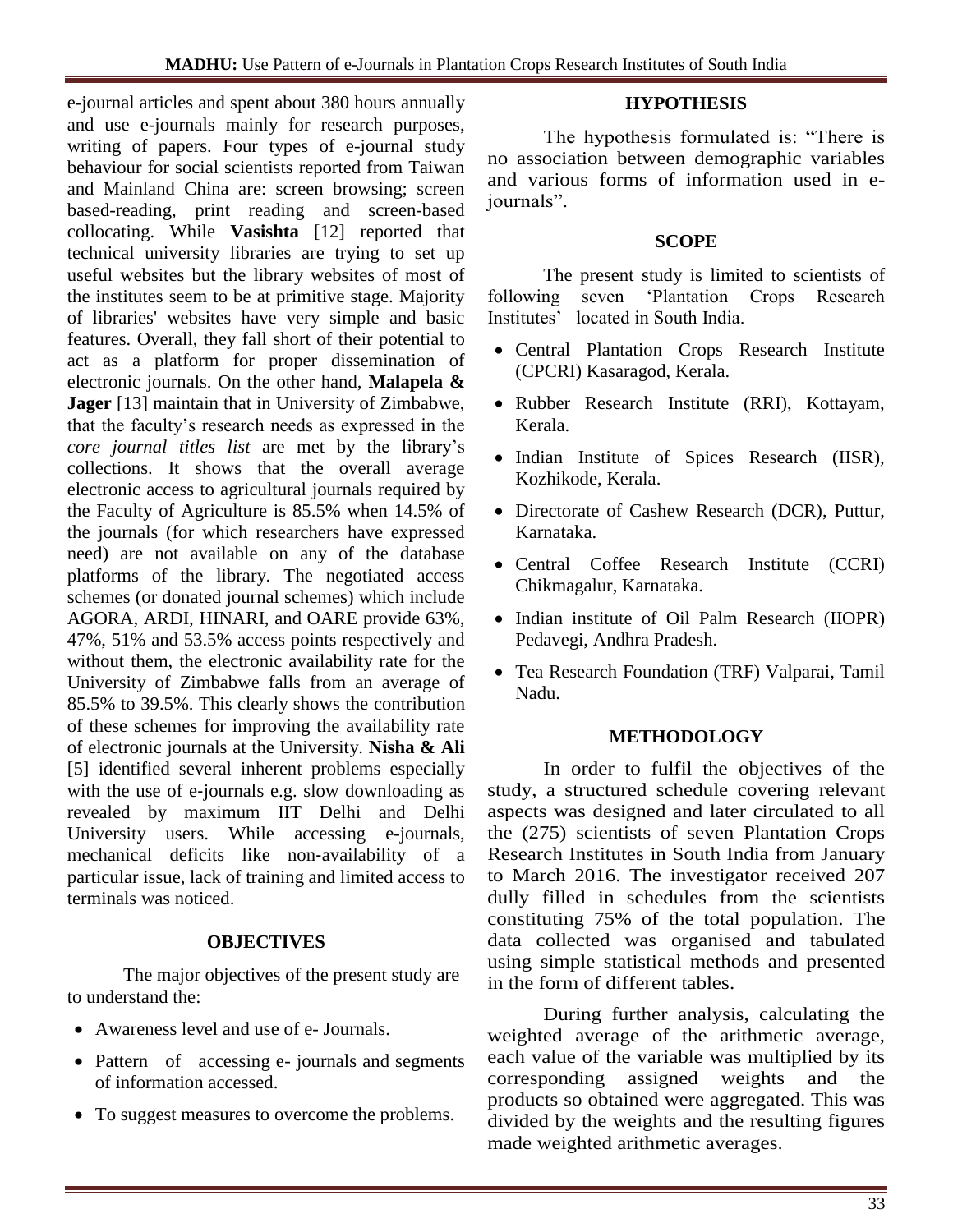#### **Symbolically:**

$$
\bar{X} = \frac{W_1 X_1 + W_2 X_2 + \dots + W_n X_2}{W_1 + W_2 + \dots + W_n}
$$

Where,  $X_w$  stands for the weighted arithmetic average.  $X_1$ ,  $X_2$ ,  $X_3$  etc... for the values of the variable and  $W_1$ ,  $W_2$ ,  $W_3$  etc..., for the respective weights.

The data collected was further analysed by using chi-squares test for testing hypothesis  $(H_0)$ that **"There is no Association between demographic variables and various forms of information used in e-journals"** and the subsequent results are presented in table8, 9 and 10. In these tables, symbols '\*' indicate 5% level of significance, '\*\*' indicate 1% level of significance '**NS'** indicate not significant and **C** = contingent coefficient '**C**'. Multiple responses were allowed in the study.

### **DATA ANALYSIS & DISCUSSION**

### **Demographic Characteristics**

It is important to make an assessment regarding the demographic characteristics of the population under study that could have a determining effect on their responses regarding awareness and use of electronic information resources. The demographic characteristics of the respondents constituted gender, age, social background, qualification and experiences. These characteristics of the respondents could associate their use of electronic information resources.

# **Social and Gender Distribution of Population**

Gender is one of the relevant factors in examining the use of electronic information resources. The Table 1 gives an account of the gender distribution among scientists.

# **Table 1: Social and Gender Distribution of Population**

| $N = 207$ |                  |                                    |                  |  |  |  |
|-----------|------------------|------------------------------------|------------------|--|--|--|
| Gender    | <b>Frequency</b> | <b>Social</b><br><b>Background</b> | <b>Frequency</b> |  |  |  |
| Male      | 127(61.35)       | Urban                              | 70 (33.82)       |  |  |  |
| Female    | 80 (38.82)       | Rural                              | 137 (66.18)      |  |  |  |

*Note: The figures given in the parenthesis indicate percentage of respective data.*

The gender-wise distribution consists of 127 (61.35%) male scientists and 80 (38.65%) female scientists and 70 (33.82%) scientists come from urban background and 137 (66.18%) scientist belong to rural set up. Hence, from the analysis, it is thus clear that majority of the population constitute male scientists of rural social background.

The analysis about the age, educational qualification and research experience of the users is given in table 2. Age has been another important factor to be studied in the usage of electronic information resources. The study intends to establish the age of users which according to some studies discussed in the literature review, has a significant bearing on the use of electronic resources, i.e. the different age group among the users could exhibit different levels of perception towards electronic resources. For convenience, the users are categories into four different age groups. Among the 207 scientists,  $75$  (36.47%) are in the age group of 30-39 years, 61 (29.47%) are in the age group of 40-49 years,  $69$   $(33.33\%)$  are in the age group of  $50-59$ years and remaining 2 (0.97%) are in the age groups of 60 years and above. Educational qualification is an intellectual input and act as an influential factor in determining the level of use of electronic information resources and level of satisfaction. Among the 207 scientists, 153 (73.91%) of them possess doctoral (PhD) degree and 8 (3.86%) have earned M. Phil degree while 44 (21.26%) have master degree and a very few i.e. 2 (0.97%) of them are under. "Experience" is another important associated aspect (teaching or research) and depends on the level of teaching and age of research experience that could be associated with use of electronic information resources. Among the total scientists, 46 (22.22%) have between 1-5 years of research experience, 49 (23.67%) possess 6-15 years of research experience, 60 (28.99%) contain between 16-25 years of research experience and 52 (25.12%) embrace more than 25 years of research experience.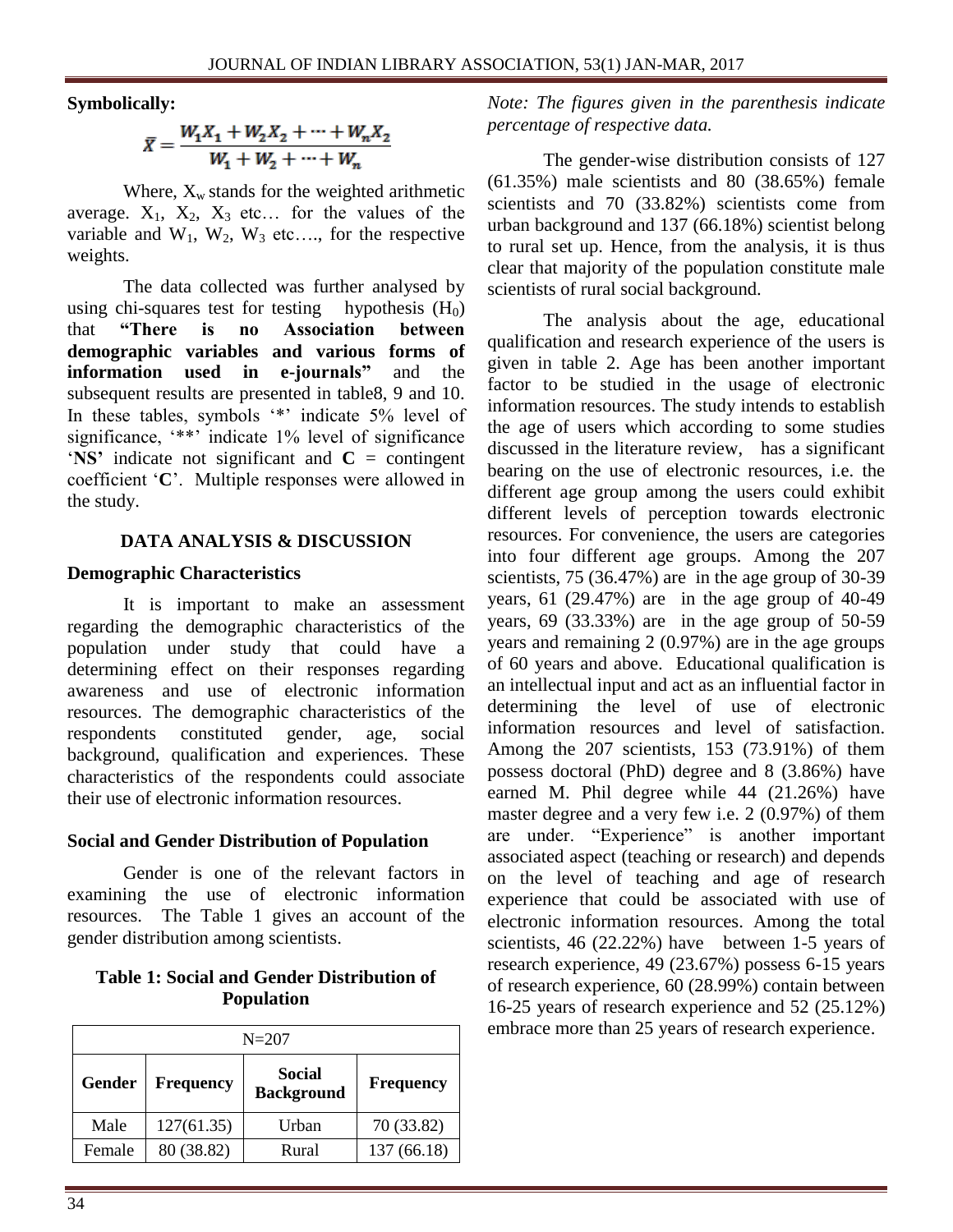### **Distribution of Respondents by Age, Level of Educational and Experience**

| $N = 207$     |                  |                                     |                  |                                      |                  |  |  |  |
|---------------|------------------|-------------------------------------|------------------|--------------------------------------|------------------|--|--|--|
|               | Age              | <b>Educational</b>                  |                  | <b>Research Experience</b>           |                  |  |  |  |
| Age           | <b>Frequency</b> | <b>Educational</b><br>Qualification | <b>Frequency</b> | <b>Research</b><br><b>Experience</b> | <b>Frequency</b> |  |  |  |
| $30-39$ years | 75(36.47)        | Doctorate (PhD)                     | 153(73.91)       | 1-5 years                            | 46(22.22)        |  |  |  |
| $40-49$ years | 61(29.47)        | M Phil                              | 8(3.86)          | 6-15 years                           | 49(23.67)        |  |  |  |
| $50-59$ years | 69(33.33)        | <b>Master Degree</b>                | 44(21.26)        | $16-25$ years                        | 60(28.99)        |  |  |  |
| 60 and above  | 2(0.97)          | Others - UG                         | 2(0.97)          | More than 25 years                   | 52(25.12)        |  |  |  |

#### **Table 2: Distribution of Respondents by Age, Level of Educational and Experience**

*Note: The figures given in parenthesis indicate percentage of the respective data.*

It is observed from the above analysis that majority of the scientists (28.99%) have 16-25 years of research/teaching experiences which is quite significant and could lead upfront in contributing further to the development of horticulture and agriculture industry to a higher scale leading to the overall development of the nation. Here, we see the representation of both Scientists from of all the age groups with the mixture of youth and experience involved in overall development of the horticulture and agriculture departments. It is also observed that majority of the scientists (73.91%) possesses doctoral degrees.

# **Use of e- Journals**

Table 3, shows the use of electronic journals by the respondents. Among the 207 scientists, 194 (93.28%) of them used electronic journals and rest of them 13 (6.28%) did not use the electronic journals. It may be observed from the analysis that huge proportions of the scientists (93.28%) are using e-journals.

| Table 3: Use of e- Journals |  |  |  |  |
|-----------------------------|--|--|--|--|
|-----------------------------|--|--|--|--|

| Use (Option) | $N = 207$        |
|--------------|------------------|
|              | <b>Frequency</b> |
| Yes          | 194(93.28)       |
| Nο           | 13(6.72)         |
| Total        |                  |

*Note: Figures in parenthesis indicate percentage of respective data.*

#### **Means of Access**

#### **Table 4: Means of Accessing e-Journals**

|                                                         | $N=194$          |
|---------------------------------------------------------|------------------|
| <b>Means of Accessing</b><br><b>Electronic Journals</b> | <b>Frequency</b> |
| Library subscribes to it                                | 132 (63.77)      |
| It is an open access journal                            | 170(82.13)       |
| Personal Subscription to it                             | 29(14.01)        |
| NAIP project on e-GRANTH<br>consortia                   | 48(23.19)        |
| Through NARS-CeRA<br>consortia                          | 99(47.783)       |
| Through Krishikosha digital<br>repository               | 24(11.59)        |

*Note: The figures in parenthesis indicate percentage of the respective data.*

Table 4 indicates that majority of the scientists found and used e-journals through 'open access journals' which are available online and relevant to the field of plantation crops research. This was followed by 63.77 % of scientists who stated that they used e-journals subscribed by library. 47.83% of the scientists used e-journals through NARS-CeRA consortia, 23.19 % scientists used the e-journals through e-GRANTH consortia. A small portion of scientists also found to have accessed e-journals through Krishikosha digital repository (11.59%). It was also interesting to note that 14.01% of the scientists have found to be accessing e-journals through personal subscription.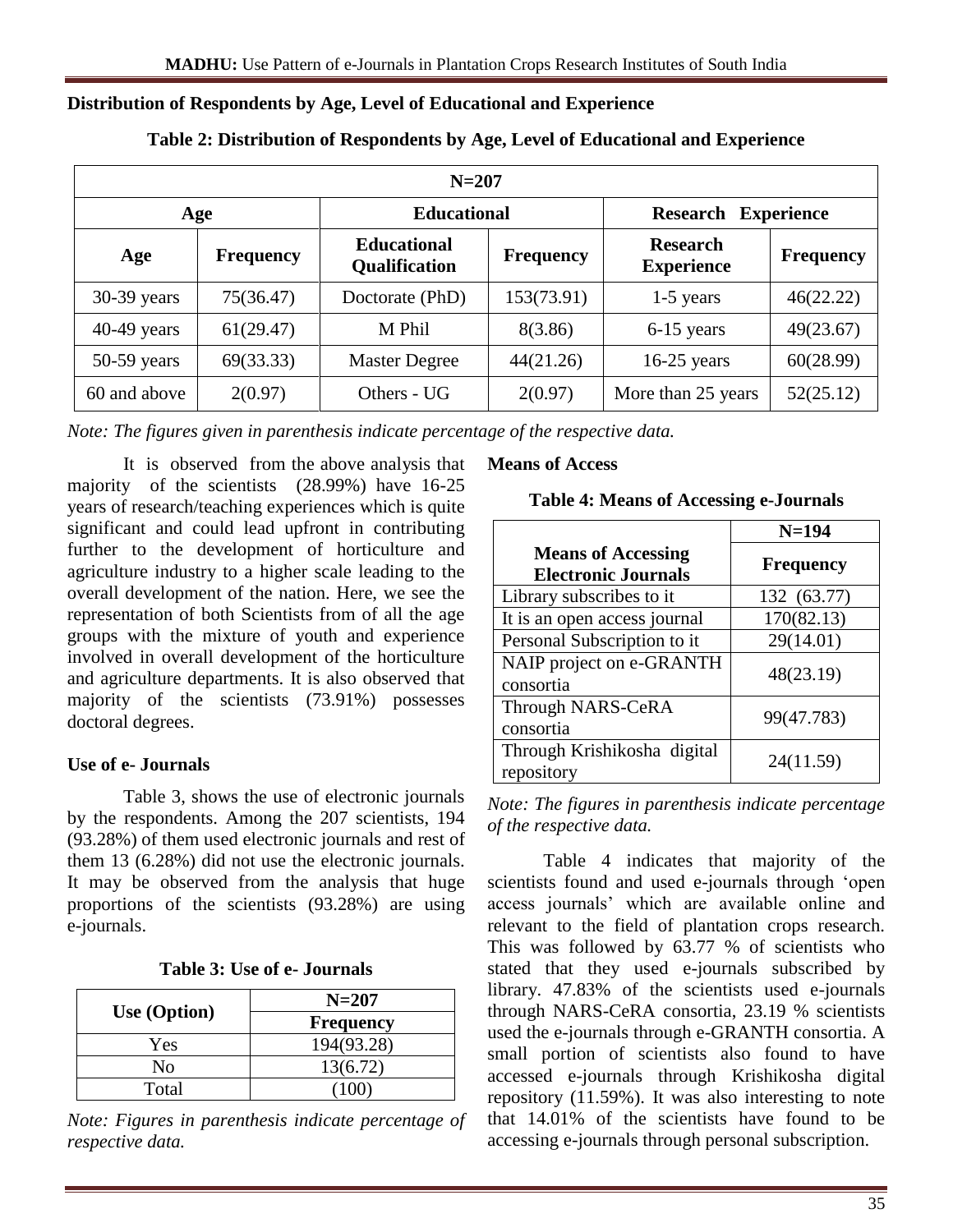It may be observed from the analysis that major portion of the respondents were using open access journals (91.66%) which were available on internet, majority of the respondents were found to be used e-journals through CeRA consortium (75.49%) and their library subscribed e- journals (74.75%).

# **Purpose of Using e- Journals**

|  |  | Table 5: Purpose of Using e- Journals |  |
|--|--|---------------------------------------|--|
|--|--|---------------------------------------|--|

|                                       | $N = 194$        |
|---------------------------------------|------------------|
| <b>Purpose of Using e-Journals</b>    | <b>Frequency</b> |
| Reference purpose                     | 173 (83.57)      |
| To prepare presentation/note          | 110(53.14)       |
| To write article                      | 141(68.12)       |
| To keep abreast latest<br>development | 120(57.97)       |
| To do the Research                    | 163(78.74)       |

*Note: The figures in the parenthesis indicate the percentage of the respective data.*

**Portion Used by the Respondents**

Data in table 5 shows the purpose of using e-journals by the respondents. Among the 194 scientists, 173 (83.57%) of them used e-journals for the reference purpose, followed by research 163 (78.74%), writing article 141 (68.12%), keeping abreast of latest development 120 (57.97%) and preparation of presentation/note110 (53.14%).

It could be observed from the analysis that majority of the scientists found to be using e-journals for reference purpose (91.66%), to do research (82.10), and to prepare presentation/ note (71.07%).

| <b>Forms of Information Used</b>   | $N = 194$      |               |               |                                    |             |      |  |
|------------------------------------|----------------|---------------|---------------|------------------------------------|-------------|------|--|
| in Electronic Journals             | 3              |               |               |                                    | WA          |      |  |
| <b>Full Text Article</b>           | 123<br>(63.40) | 40<br>(20.62) | 24<br>(12.37) | $\overline{\phantom{0}}$<br>(2.58) | 2<br>(1.03) | 4.15 |  |
| Abstract                           | 122<br>(62.89) | 56<br>(28.87) | 15<br>(7.73)  |                                    | (0.52)      | 4.25 |  |
| Table of Content (TOC)             | 30<br>(15.46)  | 78<br>(40.21) | 72<br>(37.11) | 9<br>(4.64)                        | (2.57)      | 3.39 |  |
| <b>Bibliographical Information</b> | 20<br>(10.31)  | 78<br>(40.21) | 78<br>(40.21) | 12<br>(6.19)                       | 6<br>(3.09) | 3.27 |  |

# **Table 6: Portion Used by the Respondents**

*Note: The figures in the parenthesis show percentage of the respective data.*

*a) Weight assigned for values are, 5 -To a great Extent, 4 - To moderate Extent, 3 - To a little Extent, 2 - Not at all, 1- Cannot say*

*b) Values Presented in numbers are associated weighted values*

*c) Multiple responses are allowed* 

*Source: Primary Data*

Further, respondents were asked to indicate the level of use of e-journals. Data presented in table 6 indicates the forms of information used in e-journals by scientists. Among the 194 scientists, 123 (63.40%) of them used full text articles, 122 (62.89%) of them used Abstract of the articles which was found to be used to a 'greater extent'. The table of content (TOC) (40.21%) and Bibliographical information (40.21%) was found to be used 'to a moderate extent'. Looking at the WA scale with the response of the scientists, abstract of the article  $(4.25)$  & full text of the article  $(4.15)$  were found to be used 'to moderate extent' and table of content (3.39) & bibliographical information (3.27) were found to be used 'to a little extent' by the majority of the scientists.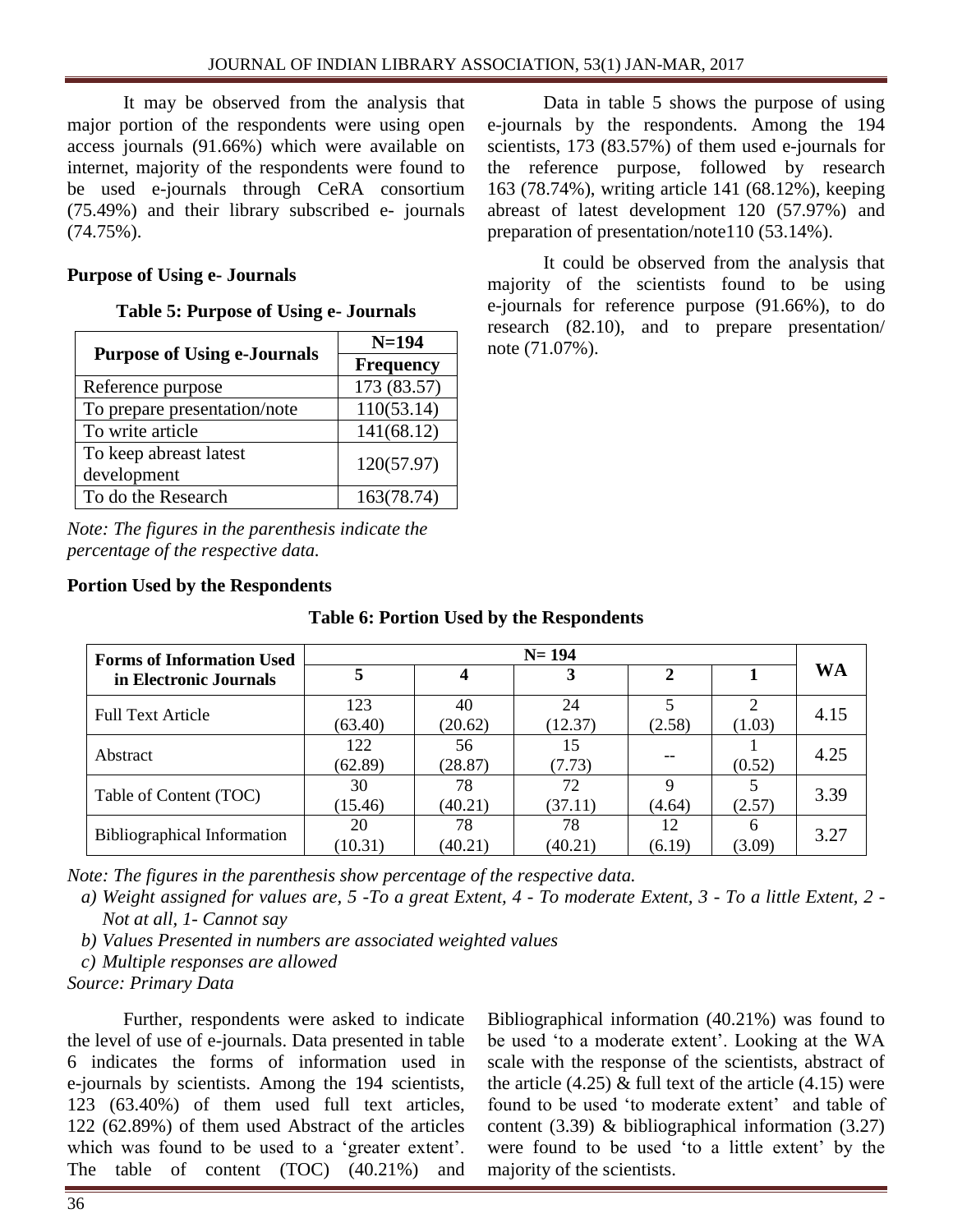It could be observed from the analysis that majority of the scientists were using full text articles and abstract of the articles 'to a greater extent' and table of content and bibliographical information were used 'to a little extent'.

# **Reasons of Non-Use**

The scientists who did not use the e-journals were asked to give the reason for not using them. The questionnaire listed five possible reasons about not using the e- journals and the investigator asked them to mark all the listed reasons they considered in their case. The summery of the possible reasons were presented in table 7.

| <b>Reasons for not Using</b>             | $N=13$           |
|------------------------------------------|------------------|
| e-Journals                               | <b>Frequency</b> |
| Prefer print than electronic             | 9(69.23)         |
| Don't like reading on screen             | 4(30.77)         |
| Quality is not equal to print            | 2(15.38)         |
| Not familiar with e-journals             | 1(7.69)          |
| Lack of coverage of e-journals<br>titles | 1(7.69)          |

#### **Table 7: Reasons for not Using e-Journals**

*Note: The figures in the parenthesis show percentage of the respective data.*

The data presented in table 7 indicates that among the  $13$  scientists 9 (69.23%) of them preferred print journals over the e-journals, 4 (30.77%) of them reported that they did not like to read from the screen, 2 (15.38%) of them reported that the e-journals quality is not equal

to print. Very few scientists (7.69%) of them also indicated that they are not familiar with ejournals and 7.69% of them reported that they could not use them due to lack of coverage of e-journals titles.

It could be observed from the analysis that the printed journals are perceived to be more convenient sources of information by majority of scientist. It also observed that lack of coverage, unfamiliarity with electronic journals and difficulty to read from screen, quality is not equal to print by the users were found to be few reasons for not using the e-journals. A study by **Eqbal** [14] emphasized on proper feedback system to know about electronic facility and further states that user studies should be conducted to know about electronic information needs of users as well as to identify problems faced by the users while searching information through e-journals.

### **Association of Demographic Variables & e-Journal Use**

The necessary primary data were collected through structured schedule and analysed by using chi-square statistic, in order to test the null hypothesis (H0) that **"There is no Association between demographic variables and various forms of information used in e-journals"** and the result are presented in table 8,9 & 10. In table 8, 9 and 10, \*; indicate 5% level of significance, \*\*; indicate 1% level of significance and **NS** indicate not significant.  $C =$  contingent coefficient  $C^*$ . Multiple responses are allowed.

| Table 8: Association between Demographic Variables Gender, Age & Use of E-Journals by Scientists |  |  |
|--------------------------------------------------------------------------------------------------|--|--|
|--------------------------------------------------------------------------------------------------|--|--|

|                                       | <b>Gender</b>       |                       |                    |             | Age                    |                |                       |             |
|---------------------------------------|---------------------|-----------------------|--------------------|-------------|------------------------|----------------|-----------------------|-------------|
| <b>Using Various</b>                  |                     | <b>Critical Value</b> |                    |             |                        |                | <b>Critical Value</b> |             |
| <b>Forms</b> of<br><b>Information</b> | $\chi^2$            | $\chi^2$<br>(0.05)    | $\chi^2$<br>(0.01) | $\mathbf C$ | $\chi^2$               | $\chi^2(0.05)$ | $\chi^2(0.01)$        | $\mathbf C$ |
| <b>Full Text Article</b>              | $11.557$ *          | 9.488                 | 13.277             | 0.237       | $42.152$ <sup>**</sup> | 21.026         | 26.217                | 0.422       |
| Abstract                              | $14.179***$         | 7.815                 | 11.345             | 0.265       | $15.595^{NS}$          | 16.919         | 21.666                | 0.272       |
| Table of Content<br>(TOC)             | 3.005 <sup>NS</sup> | 11.071                | 15.086             | 0.123       | $18.487^{N.S}$         | 24.996         | 30.578                | 0.294       |
| Bibliographical<br>Information        | 4.028 <sup>NS</sup> | 9.488                 | 13.277             | 0.142       | $7.408^{NS}$           | 21.026         | 26.217                | 0.191       |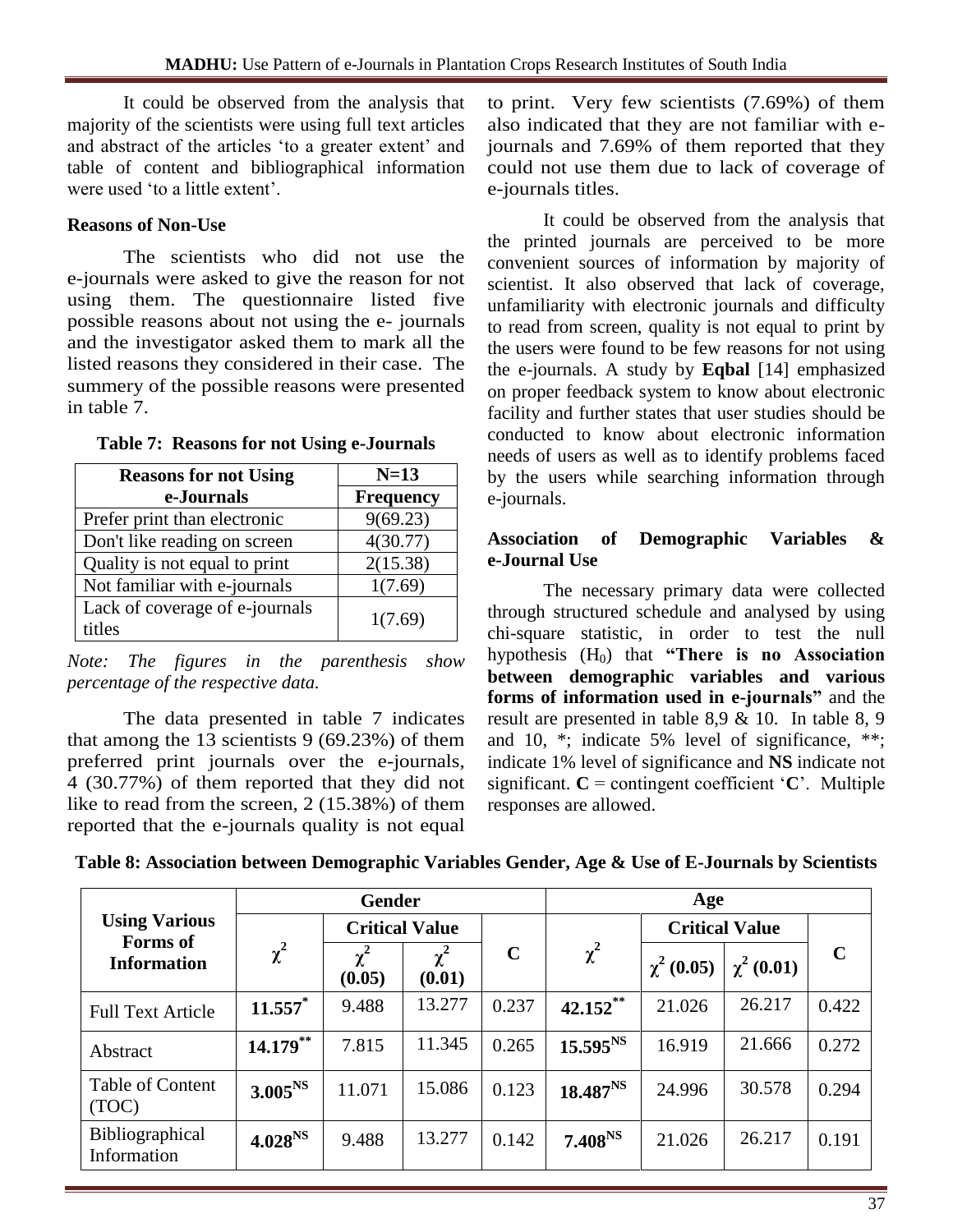With regard to gender, the abstract use in e- journals was found to be highly associated at 1% with scientists' gender, whereas full text article use was significant at 5% with scientists' gender but the table of content (TOC), bibliographical information use in e- journals does not have any association with scientist's gender. Further, the extent of the association 'c' contingency coefficient is presented in table 8.

Looking at age, the result indicated that full text article use in e-journals was highly associated at 1% with scientists' age, whereas the abstract, table of content (TOC) and bibliographical information use were not associated with scientists' age. Further the extent of the association 'c' contingency coefficient is presented in table 8.

| <b>Using Various</b>                     |              |                       | <b>Social Background</b> |             | <b>Qualification</b> |                       |                    |             |
|------------------------------------------|--------------|-----------------------|--------------------------|-------------|----------------------|-----------------------|--------------------|-------------|
| <b>Forms</b> of<br><b>Information</b> in |              | <b>Critical Value</b> |                          |             |                      | <b>Critical Value</b> |                    |             |
| <b>Electronic</b><br><b>Journals</b>     | $\chi^2$     | $\chi^2$<br>(0.05)    | $\chi^2$<br>(0.01)       | $\mathbf C$ | $\chi^2$             | $\chi^2$<br>(0.05)    | $\chi^2$<br>(0.01) | $\mathbf C$ |
| <b>Full Text Article</b>                 | $7.917^{NS}$ | 15.507                | 20.090                   | 0.198       | $5.477^{NS}$         | 15.507                | 20.090             | 0.165       |
| Abstract                                 | $1.967^{NS}$ | 7.815                 | 11.345                   | 0.100       | $7.901^{NS}$         | 12.592                | 16.812             | 0.197       |
| <b>Table Of Content</b><br>(TOC)         | $7.402^{NS}$ | 11.071                | 15.086                   | 0.191       | $3.942^{NS}$         | 18.307                | 23.209             | 0.141       |
| Bibliographical<br>Information           | $16.093***$  | 9.488                 | 13.277                   | 0.276       | $14.880^{NS}$        | 15.507                | 20.090             | 0.266       |

### **Table 9: Association between Demographic Variables Social Background, Qualification & Use of E-Journals by Scientists**

With regard to social background, Bibliographical information use in e-journals was found to be highly associated at 1% with scientists' social background, whereas Full text article, abstract and Table of Content use were not associated with scientists' social background. Further, the extent of the association 'C' contingency coefficient is presented in table 9. With regard to qualification, the scientist's demographic variable qualification was not associated with any of the forms of information used in e-journals. Further, the extent of the association 'C' contingency coefficient is presented in table 9.

| Table 10: Association between Demographic Variables Research Experience & Use of e-Journals |  |  |  |  |  |  |  |  |  |  |  |  |  |  |  |
|---------------------------------------------------------------------------------------------|--|--|--|--|--|--|--|--|--|--|--|--|--|--|--|
|---------------------------------------------------------------------------------------------|--|--|--|--|--|--|--|--|--|--|--|--|--|--|--|

| <b>Using Various Forms of</b>      | <b>Experience</b> |                       |                |       |  |  |  |  |  |
|------------------------------------|-------------------|-----------------------|----------------|-------|--|--|--|--|--|
| <b>Information in Electronic</b>   |                   | <b>Critical Value</b> |                |       |  |  |  |  |  |
| <b>Journals</b>                    | $\chi^2$          | $\chi^2$ (0.05)       | $\chi^2(0.01)$ | C     |  |  |  |  |  |
| <b>Full Text Article</b>           | $35.423**$        | 21.026                | 26.217         | 0.392 |  |  |  |  |  |
| Abstract                           | $26.305***$       | 16.919                | 21.666         | 0.345 |  |  |  |  |  |
| Table of Content (TOC)             | $32.248$ **       | 24.996                | 30.578         | 0.377 |  |  |  |  |  |
| <b>Bibliographical Information</b> | $15.419^{NS}$     | 21.026                | 26.217         | 0.271 |  |  |  |  |  |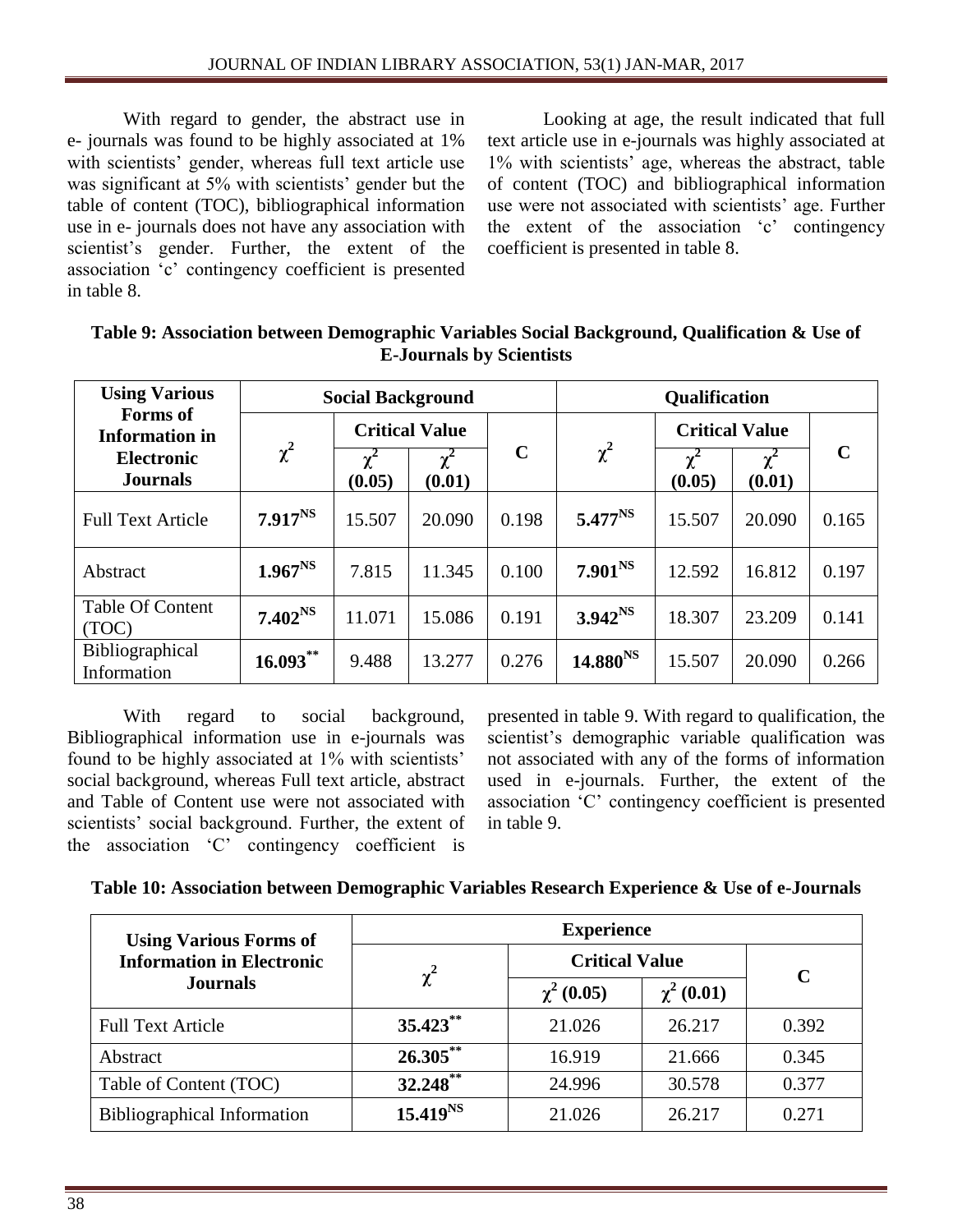With regard to experience, the Full text article, abstract and Table of Content used in e-journals were found to be highly associated at 1% with scientists' experience, whereas Bibliographical information use was not associated with experience. Further, the extent of the association 'C' contingency coefficient is presented in table 10.

# **FINDINGS**

- Majority of the scientists belong to male gender and hail from rural settings. A sizable number of scientists (28.99%) have significant (16-25 years) research/teaching experience which may pave way for lead upfront in contributing to the development of Horticultural and Agricultural fields.
- Most of the scientists (73.91%) are holding doctoral degree in their respective subject.
- Among Scientists, majority (93.28%) use e-journals.
- A large number (91.66%) of scientists are using OA journals, and majority are using e-journals through CeRA consortium (75.49%) and other subscribed e-journals (74.75%) by their respective research institute libraries.
- Most of the scientists (91.66%) are using e-journals for reference purpose only, followed by Research purpose (82.10) and to prepare presentation/notes (71.07%).
- Majority of the scientists are using full text articles and abstracts 'to a greater extent' when 'Table of Contents" and 'Bibliographical Description' are used 'to a little extent'.
- The lack of coverage, unfamiliarity with e-journals and difficulty to read from screen, and quality variation to that of print versions is cited reasons for non use of electronic journals.

# **SUGGESTIONS**

The following suggestions are put forward for the effective use of e-journals by the scientists of 'Plantation Crops Research Institutes' in South India.

• The Research institute libraries should take a major role to create awareness among scientists about the e-journal access through CeRA consortium by conducting training programmes, workshops, audio video presentations, demonstrations, etc. on regular basis. The top management of the research institutes should support the library in every possible way and scientists should cooperate in this regard by fully utilizing in an effective manner.

- The research libraries should convert the nonusers to potential users by educating them about the potentiality of the e-resources for meeting their research needs. In this context, the website of the library and newsletter of the institution should highlight the available e-journals in the library regularly.
- The Research libraries should increase the number of internet nodes exclusively for scientists and internet bandwidth should be increased.
- The scientists should be divided on the basis of their knowledge to use of ICT for imparting user education. Those who lack knowledge to use the e-resources should be given special training on computer and internet.
- Higher speeds wi-fi facilities in the campus need to be developed by the research institute library, so that scientists can use the online e–resources and internet within the campus according to their convenience.
- Qualified Information Technology (IT) experts should be made available to solve the problems of networking and hardware.
- Non-ICAR Plantation Crops Research Institutes like CCRI, RRI &UPASI TRF etc. should subscribe to more e-journals and also frequently conduct orientation/ training programme for more utilization by scientists.

# **CONCLUSION**

The findings show that scientists use various electronic information resources to do the research activities in Plantation Crops Research Institute in South India. The study reveals that Plantation Crops Research Institute libraries give more importance to providing access to electronic information resources. It is observed from the study that large proportion of the scientists (93.28%) are found to be using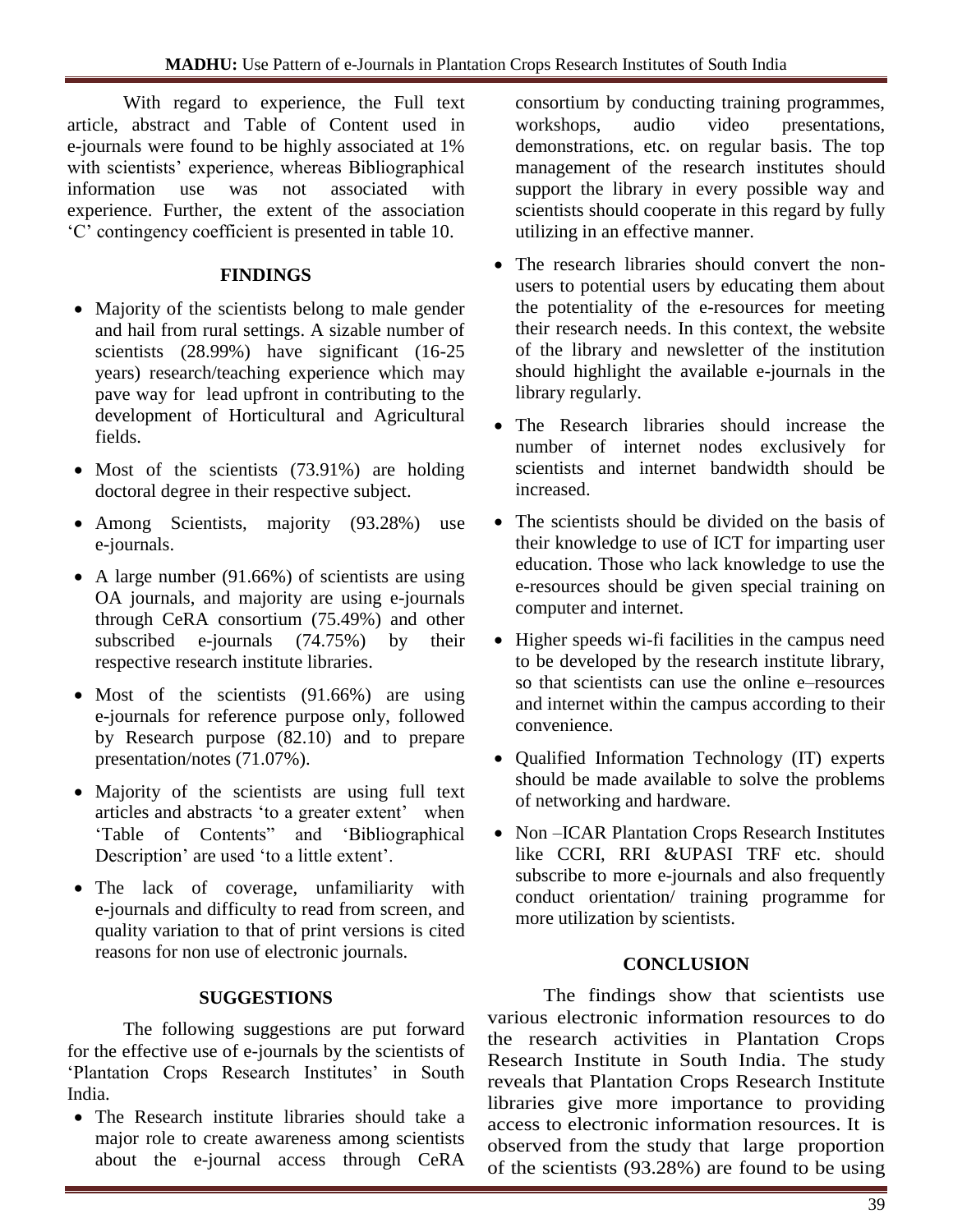e-journals, and majority of the scientists are using OA journals (91.66%) which are normally available online, majority of them are found to use e-journals through CeRA consortium (75.49%) and the e-journals (74.75%) subscribed by the library. It is observed that majority of the scientists use e-journals for reference purpose (91.66%), to do research (82.10), and to prepare presentation/note (71.07%). It is inferred from the analysis that majority of the scientists are using full text articles and abstract of the articles 'to a greater extent' and table of content and bibliographical information were used 'to a little extent'. The lack of coverage, unfamiliarity with electronic journals and difficulty to read from screen, quality wise not equal to print by the users, are found to be few reasons for not using the electronic journals. The library professionals should take leading role to create awareness among scientists about the CeRA consortium and online databases such as Science Direct, Springer link, Annual Reviews, CAB abstracts, Nature, CSIRO etc. by conducting training programmes, workshops, audio video presentations, demonstrations, etc. on regular basis. The top management of the Research Institute should support the library in every possible way and scientists should cooperate in this regard by fully utilizing in an effective manner.

# **ACKNOWLEDGEMENT**

I am extremely thankful to my colleague **Mr. ARAVIND KUMAR M.** for his continued and valuable guidance in completion of this study.

# **REFERENCES**

[1] Bhatt, R. K. & Madhusudhan, M. University Libraries in India and Electronic Journals: the role of consortium based subscription of ejournals for the effective use of financial resources. In Road Map to New Generation of Libraries Using Emerging Technologies. Proceedings of the 2nd International CALIBER 2004, Jamia Millia Islamia University, New Delhi, 11th – 13th February 2004. Ahmedabad: INFLIBNET Centre, 2004. 129-133.

- [2] Young, P. The Serials Crisis and Open Access: A white paper for the Virginia Tech commission on Research. University Libraries, Virginia Tech, 2 December, 2012.
- [3] Nikam, Khaiser & Kumar, Dhruva. Evaluating the Effective Use of Electronic Journals by the Academia: A Study. *DESIDOC Journal of Library & Information Technology*, 33(2), 2013, 125-130.
- [4] Mei-Ling Wang. Study on Electronic Journal Reading Behaviour of Social Scientists in Taiwan and Mainland China. *Journal of Library and Information Science*, 39(2), 2013, 26-42.
- [5] [Nisha,](http://www.emeraldinsight.com/author/Nisha%2C+Faizul) Faizul & [Ali, Naushad.](http://www.emeraldinsight.com/author/Ali%2C+Naushad) Awareness and use of e‐journals by IIT Delhi and Delhi University library users. *Collection Building*, 32(2), 2012, 57-64.
- [6] Singh, Yogendra. E-Journal Usage Analysis in an Academic Library: A Case Study of a Publisher at a Technology Institute. *[SRELS](javascript:openJournalTOCPage()  [Journal of Information Management](javascript:openJournalTOCPage()*, 53(3), 2016, 171-175.
- [7] Rajeev & Jat. Directory of Open Access Journals, Health Science. Nursing: A Bibliometric Study. *Journal of Indian Library Association,* 28(2), 2012, 26-35.
- [8] [Leduc, Claire](http://www.emeraldinsight.com/author/Leduc%2C+Claire) & [Schöpfel, Joachim.](http://www.emeraldinsight.com/author/Sch%C3%B6pfel%2C+Joachim) Usage of e-journals in French business schools. *The Electronic Library*, 33(2), 2015, 258-272.
- [9] [Kumar](javascript:doLateralSearch() M, Anil. & [Reddy,](javascript:doLateralSearch() V Pulla. Use of E-Journals by Research Scholars in University Libraries. *[SRELS Journal of Information](javascript:openJournalTOCPage()  [Management](javascript:openJournalTOCPage()*, 53(3), 2016, 195-202.
- [10] [Patel,](javascript:doLateralSearch() Umesh. E-Journals: Their Use, Value and Impact on the Faculty Members of SVIT-VASAD. *[Journal of Advanced Research in](javascript:openJournalTOCPage()  [Library and Information Science,](javascript:openJournalTOCPage()* 1(1), 2014.
- [11] Oasim, Jamal & [Khan, Abdul Mannan. U](http://www.emeraldinsight.com/author/Khan%2C+Abdul+Mannan)se of e-journals by the scientists of CSIR-Institute of Genomics and Integrative Biology (IGIB), Delhi, India: A study". *The Electronic Library*, 33(5), 2015, 928-942.
- [12] [Vasishta,](http://www.emeraldinsight.com/author/Vasishta%2C+Seema) Seema. Dissemination of electronic journals: A content analysis of the library websites of technical university libraries in